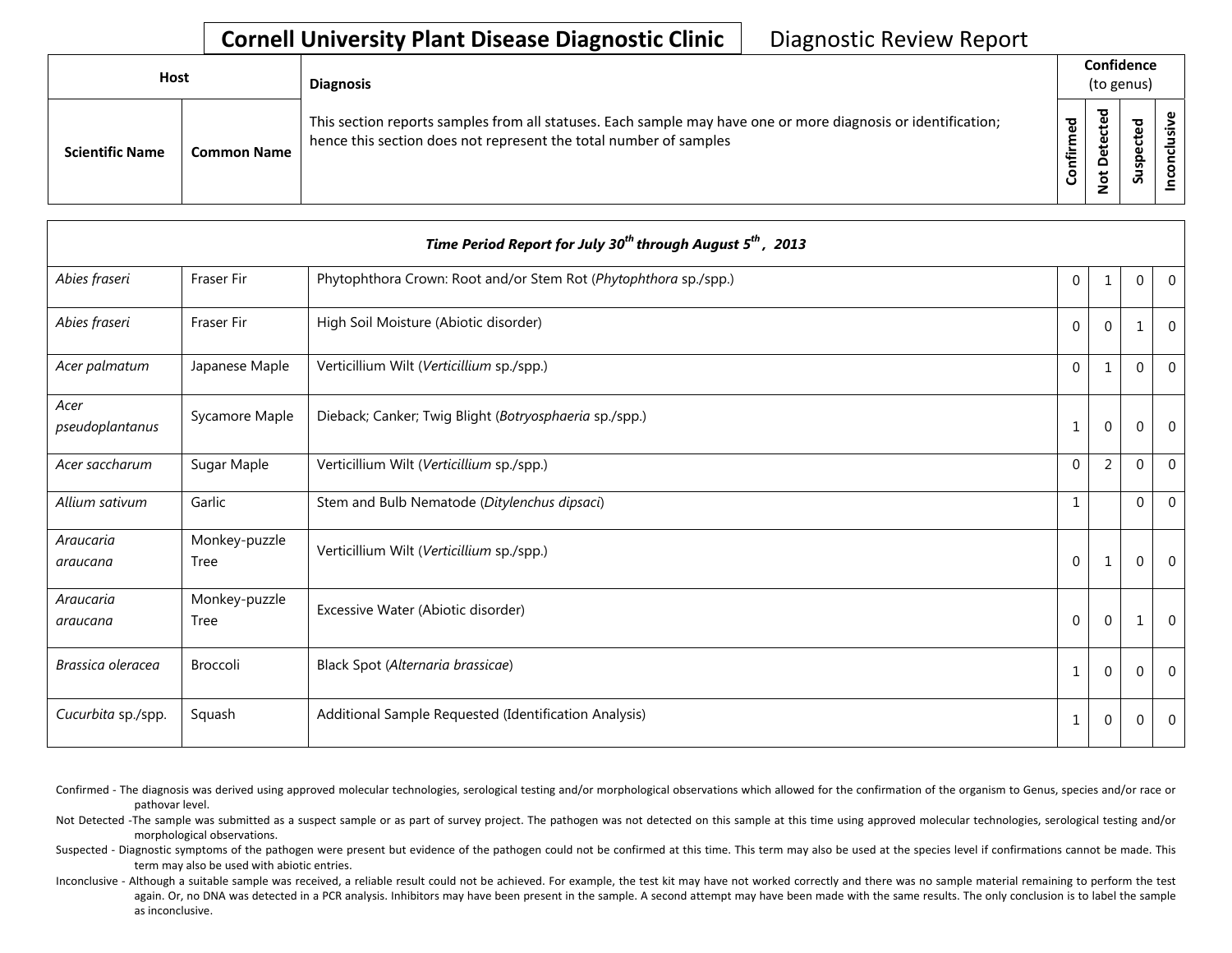## **Cornell University Plant Disease Diagnostic Clinic** | Diagnostic Review Report

| Host                   |                    | <b>Diagnosis</b>                                                                                                                                                                   |                      | Confidence<br>(to genus)                                                |                                                   |  |
|------------------------|--------------------|------------------------------------------------------------------------------------------------------------------------------------------------------------------------------------|----------------------|-------------------------------------------------------------------------|---------------------------------------------------|--|
| <b>Scientific Name</b> | <b>Common Name</b> | This section reports samples from all statuses. Each sample may have one or more diagnosis or identification;<br>hence this section does not represent the total number of samples | ਠ<br>Ē<br>onfir<br>Ū | ᅙ<br>$\mathbf \omega$<br>پ<br>ں<br>Φ<br>ى<br>Φ<br>۵<br>ى<br>$\tilde{S}$ | ठ<br>$\mathbf \omega$<br>ن<br>ഄ<br>င္ဘာ<br>-<br>S |  |

| Cucurbita sp./spp.       | Squash         | Insect Damage (Unidentified Insect)                                     | $\Omega$    | $\Omega$    | $\mathbf{1}$ | $\Omega$       |
|--------------------------|----------------|-------------------------------------------------------------------------|-------------|-------------|--------------|----------------|
| Fagus sylvatica          | European Beech | Phytophthora Crown: Root and/or Stem Rot (Phytophthora sp./spp.)        | $\mathbf 0$ | -1          | 0            | $\Omega$       |
| Fagus sylvatica          | European Beech | High Soil Moisture (Abiotic disorder)                                   | $\Omega$    | $\Omega$    | 1            | $\Omega$       |
| Glycine max              | Soybean        | Phytophthora Crown: Root and/or Stem Rot (Phytophthora sp./spp.)        | 1           | $\Omega$    | 0            | $\overline{0}$ |
| Lycopersicon<br>sp./spp. | Tomato         | Anthracnose (Colletotrichum coccodes)                                   | 1           | $\mathbf 0$ | $\mathbf 0$  | $\overline{0}$ |
| Lycopersicon<br>sp./spp. | Tomato         | Early Blight; Leaf Spot (Alternaria solani)                             | 2           | $\mathbf 0$ | $\mathbf 0$  | $\Omega$       |
| Lycopersicon<br>sp./spp. | Tomato         | Fruit Rot (Alternaria alternata)                                        | 1           | $\mathbf 0$ | $\mathbf 0$  | $\Omega$       |
| Lycopersicon<br>sp./spp. | Tomato         | Fusarium Root; Crown Rot (Fusarium oxysporum f.sp. radicis-lycopersici) | 2           | $\mathbf 0$ | 0            | $\Omega$       |
| Lycopersicon<br>sp./spp. | Tomato         | Septoria Leaf Blight (Septoria lycopersici)                             | 2           | $\mathbf 0$ | $\mathbf 0$  | $\overline{0}$ |
| Lycopersicon<br>sp./spp. | Tomato         | Unknown Abiotic Disorder (Abiotic disorder)                             | $\Omega$    | $\Omega$    | 1            | $\Omega$       |
| Malus sp./spp.           | Crabapple      | Japanese Apple Rust (Gymnosporangium yamadae)                           | 2           | $\Omega$    | 0            | $\overline{0}$ |

Confirmed - The diagnosis was derived using approved molecular technologies, serological testing and/or morphological observations which allowed for the confirmation of the organism to Genus, species and/or race or pathovar level.

Not Detected -The sample was submitted as a suspect sample or as part of survey project. The pathogen was not detected on this sample at this time using approved molecular technologies, serological testing and/or morphological observations.

Suspected - Diagnostic symptoms of the pathogen were present but evidence of the pathogen could not be confirmed at this time. This term may also be used at the species level if confirmations cannot be made. This term may also be used with abiotic entries.

Inconclusive - Although a suitable sample was received, a reliable result could not be achieved. For example, the test kit may have not worked correctly and there was no sample material remaining to perform the test again. Or, no DNA was detected in a PCR analysis. Inhibitors may have been present in the sample. A second attempt may have been made with the same results. The only conclusion is to label the sample as inconclusive.